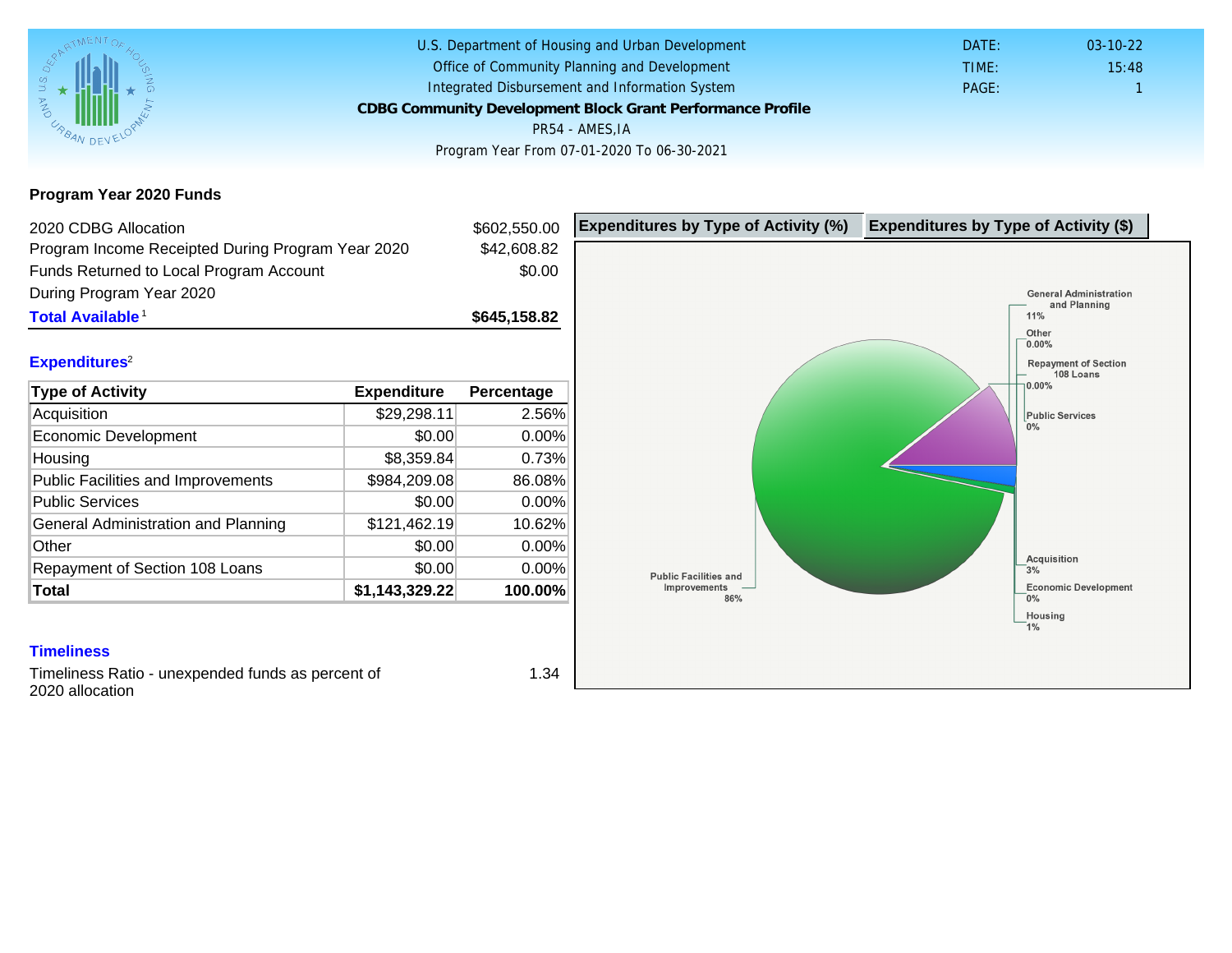### Program Targeting

| 1 - Percentage of Expenditures Assisting Low-<br>and Moderate-Income Persons and Households<br>Either Directly or On an Area Basis <sup>3</sup>                                        | 100.00%        |
|----------------------------------------------------------------------------------------------------------------------------------------------------------------------------------------|----------------|
| 2 - Percentage of Expenditures That Benefit<br>Low/Mod Income Areas                                                                                                                    | 99.18%         |
| 3 -Percentage of Expenditures That Aid in The<br>Prevention or Elimination of Slum or Blight                                                                                           | $0.00\%$       |
| 4 - Percentage of Expenditures Addressing<br><b>Urgent Needs</b>                                                                                                                       | $0.00\%$       |
| 5-Funds Expended in Neighborhood<br>(Community For State) Revitalization Strategy<br>Areas and by Community Development<br>Financial Institution.<br>6-Percentage of Funds Expended in | \$1,021,867.03 |
| Neighborhood (Community For State)<br>Revitalization Strategy Areas and by Community<br>Development Financial Institution                                                              | 100.00%        |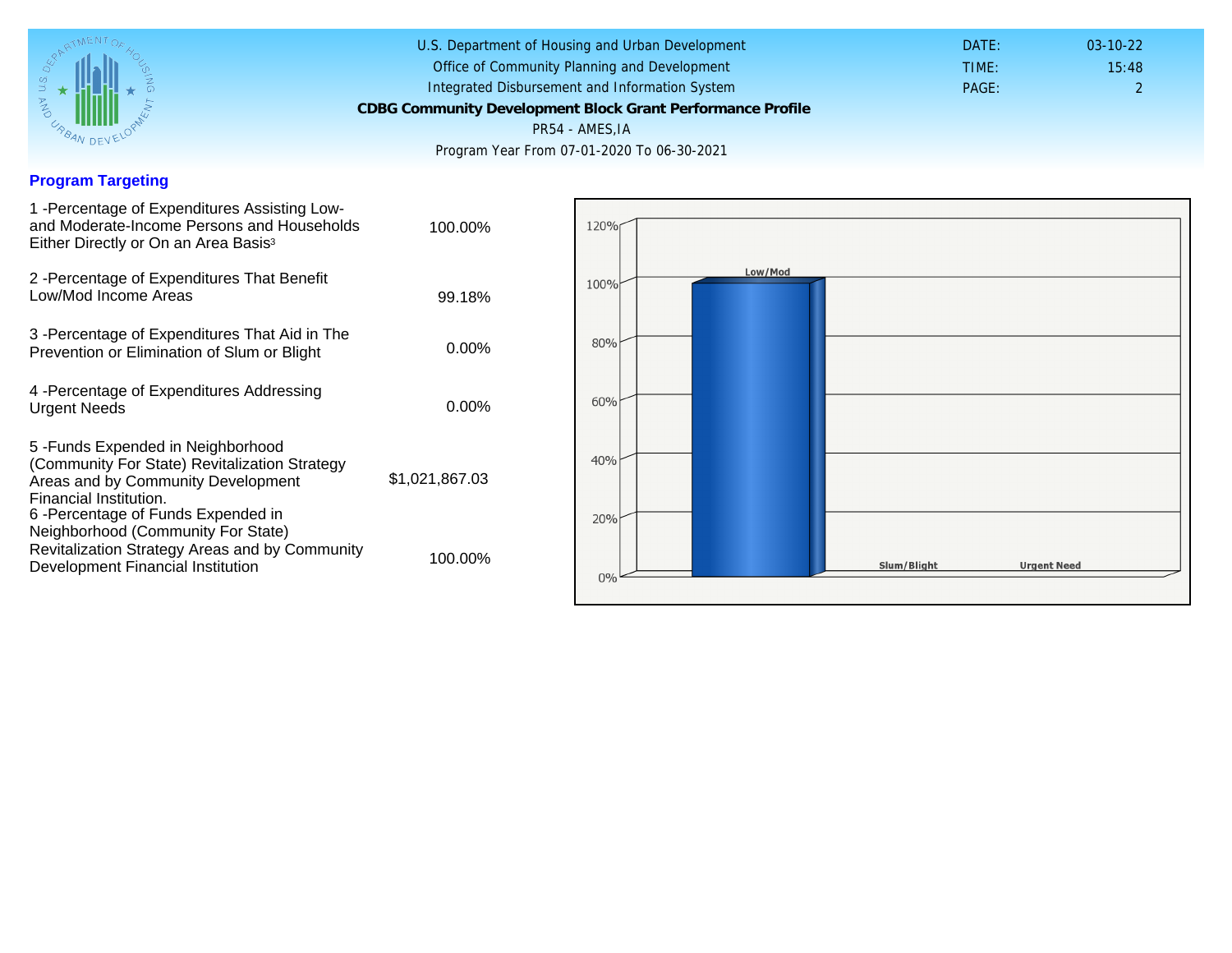# CDBG Beneficiaries by Racial/Ethnic Category <sup>4</sup>

| Race                                              | Total    | Hispanic |
|---------------------------------------------------|----------|----------|
| White                                             | $0.00\%$ | $0.00\%$ |
| Black/African American                            | 0.00%    | $0.00\%$ |
| Asian                                             | 0.00%    | 0.00%    |
| American Indian/Alaskan Native                    | 0.00%    | $0.00\%$ |
| Native Hawaiian/Other Pacific Islander            | $0.00\%$ | $0.00\%$ |
| American Indian/Alaskan Native & White            | 0.00%    | $0.00\%$ |
| Asian & White                                     | 0.00%    | 0.00%    |
| Black/African American & White                    | 0.00%    | 0.00%    |
| Amer. Indian/Alaskan Native & Black/African Amer. | $0.00\%$ | $0.00\%$ |
| <b>Other multi-racial</b>                         | 0.00%    | $0.00\%$ |
| Asian/Pacific Islander (valid until 03-31-04)     | $0.00\%$ | 0.00%    |
| Hispanic (valid until 03-31-04)                   | 0.00%    | 0.00%    |

### Income of CDBG Beneficiaries

| Income Level                          | Percentage |
|---------------------------------------|------------|
| Extremely Low Income (<=30%)          | $0.00\%$   |
| Low Income (30-50%)                   | $0.00\%$   |
| Moderate Income (50-80%)              | $0.00\%$   |
| Total Low and Moderate Income (<=80%) | $0.00\%$   |
| Non Low and Moderate Income (>80%)    | 0.00%      |